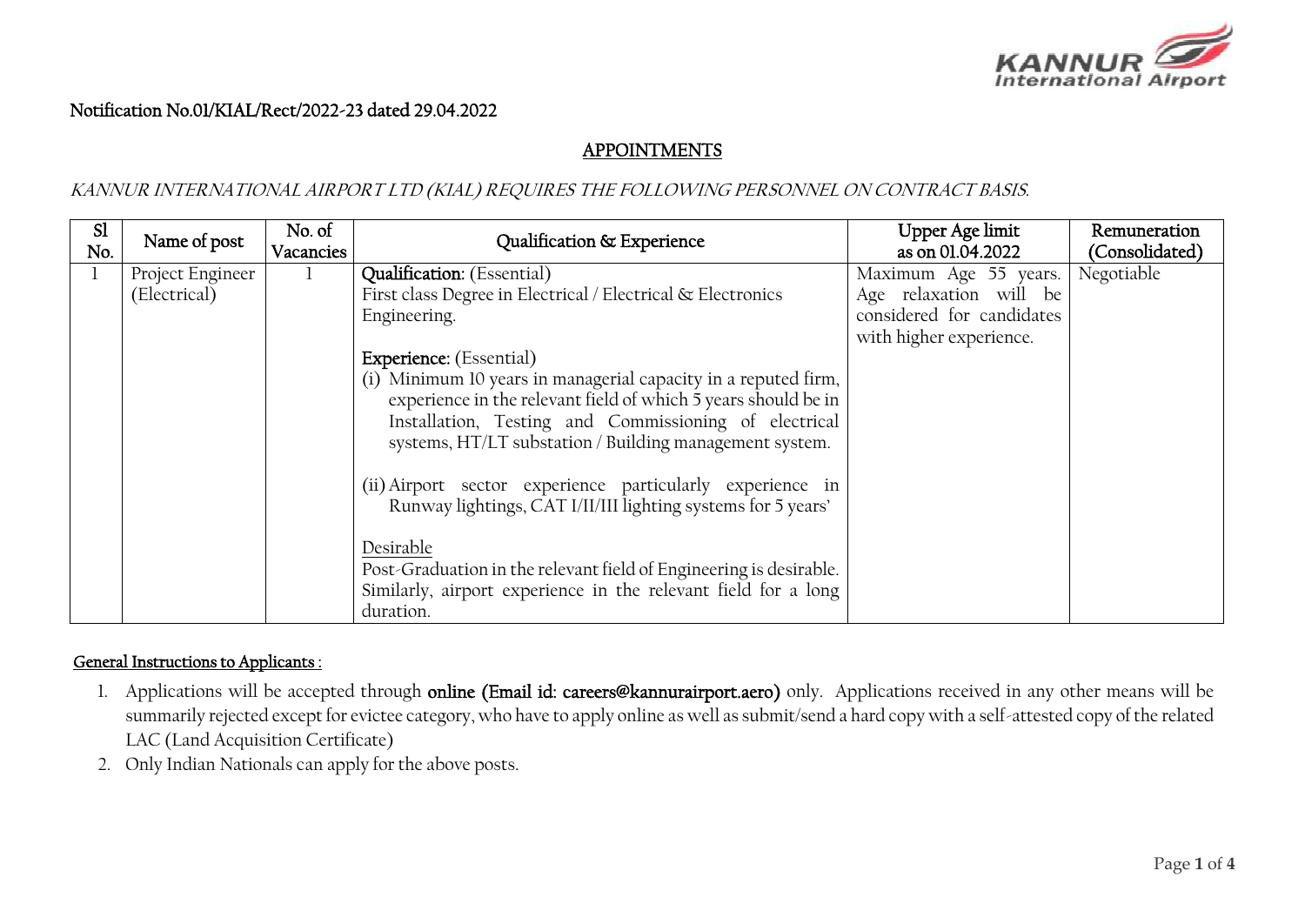

- 3. Before applying for the post, the candidate should ensure that he/she fulfills the eligibility and other norms mentioned in the advertisement/ notification. The candidates are advised to ensure that the particulars furnished by them in the application form are correct in all respects. In case it is detected at any stage of recruitment process that the candidate does not fulfill the eligibility criteria and/ or does not comply with other requirements and/or he/she has furnished any incorrect/false information or has suppressed any material fact(s), his/her candidature is liable to be rejected.
- 4. The eligibility of applicants with respect to age, educational qualification, experience etc. will be determined as on 01.04.2022.
- 5. Screening of applications will be done based on the details provided by applicants in the application with reference to the qualification, age, experience etc. specified for the post.
- 6. The application must be submitted on or before 5.00 pm (IST) on 10.05.2022. Late applications will be summarily rejected. Candidates are advised to submit applications sufficiently early to avoid last minute rush.
- 7. Selection process will be based on Interview. If the number of eligible candidates is more than 50 Nos., a written test will be conducted for shortlisting candidates for the interview.
- 8. Shortlisted candidates will have to submit the original certificates at a prescribed stage in the selection process. During verification of these documents, if any of the data submitted by the candidate is found to be false or incorrect, they shall be disqualified and will not be permitted to attend further process of selection and in addition any other actions as applicable.
- 9. All communications, including Interview call letters / Admit card for written test (if applicable) will be only through E-mail. Candidates are advised to visit the websit[e www.kannurairport.aero/](http://www.kannurairport.aero/)careers regularly for updates/notices and announcements.
- 10. Kannur International Airport reserves the right to accept or reject any or all applications without assigning any reason thereof, at its discretion.
- 11. TA/DA will not be paid by Kannur International Airport to candidates for attending any tests / interview.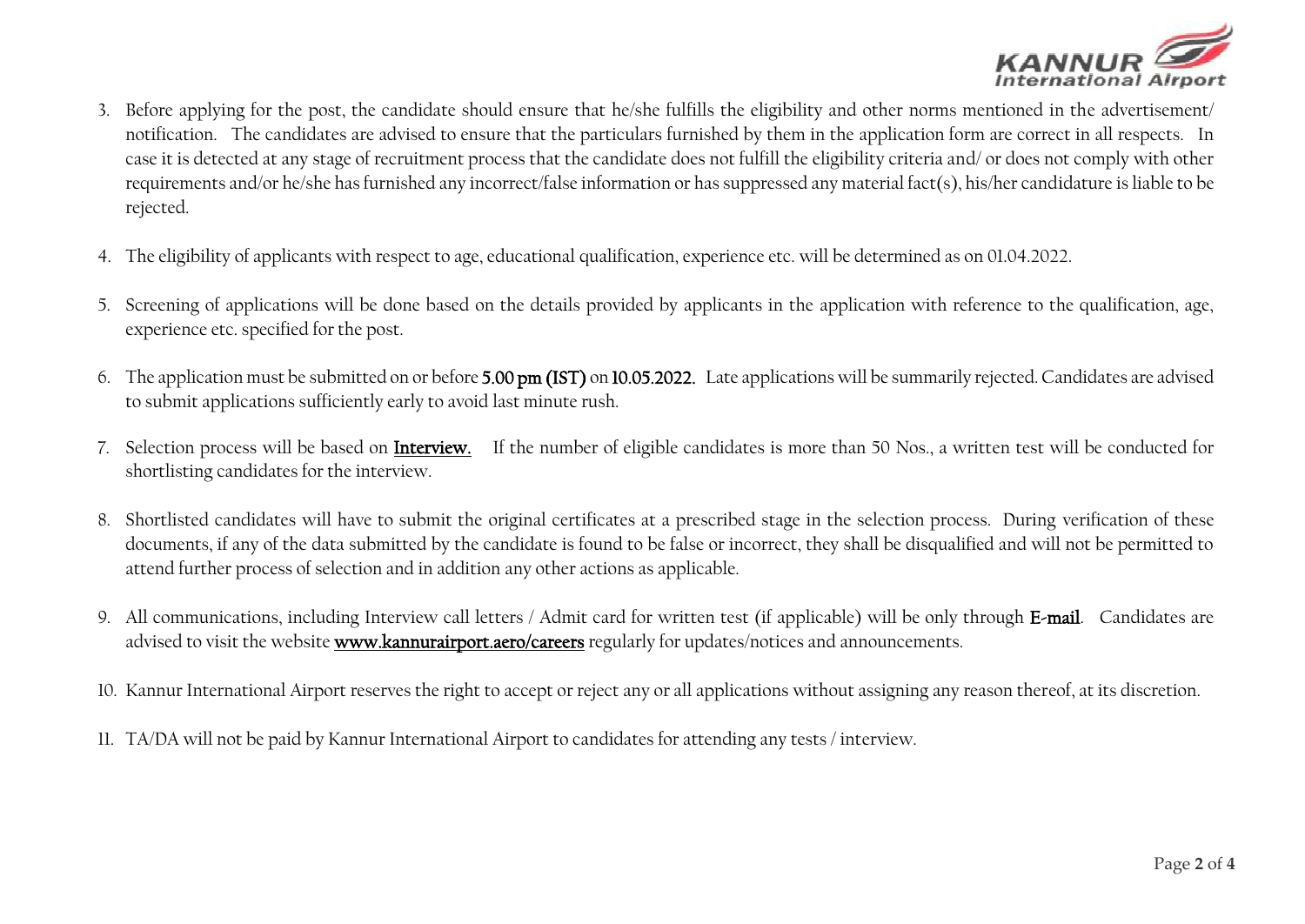

- 12. Applications of candidates attempting to influence or interfere with the selection process will be rejected summarily and he/she will be declared disqualified for future vacancies in Kannur International Airport.
- 13. Candidates selected for the above posts will be offered employment on contract basis initially for a period of three years during which a monthly consolidated pay will be offered.
- 14. Selected candidates may be posted in Engineering (Electrical) department/functions of the company. They are liable to be transferred/deputed to any other department/branch/unit/subsidiary/joint venture of the company as the case may be.
- 15. Selected candidates shall be required to work on any shift as assigned by the Company.
- 16. Candidates who are eligible for evictee status as per Company's guidelines in line with the Government Order (GO (MS) No. 07/2008/Transport Dated 01/02/2008 and G.O.No 533/2015/Trans Dated 21-11-2015) shall be given relaxation in age limit, experience etc. as applicable for each category and as notified in the advertisement.
- 17. Candidates belonging to Evictee category are those whose house had been acquired as per terms of G.O. No.07-2008-trans dated 01-02-2008 and G.O.No 533/2015/Trans Dated 21-11-2015 during land acquisition for the construction of Kannur International Airport. Evictee category applicants should also be having LAC (Land Acquisition Certificate) either in their own name or should have direct relationship such as father/ mother/ grandparents/siblings etc.
- 18. Candidates belonging to Evictee Category should submit applications and then to take print out of the application and forward the same to "The Managing Director, Kannur International Airport Ltd, Kannur International Airport PO, Mattannur, Kannur 670708 along with the proof of eligibility (consent letter) and copy of LAC in a sealed envelope. The envelope should be super-scribed (heading to be written) as "Application for the Post of (Under Evictee Category)".
- 19. The employment opportunity for LAC holders can be extended only one time and for a specific one post only.
- 20. During contract, both parties reserve the right to terminate the services of contract employees without assigning any reason, by giving three month notice or three month pay in lieu of notice period.
- 21. Candidates employed in Govt. Departments/PSUs/Autonomous bodies must produce "No Objection Certificate (NOC)" at the time of interview from respective employer/Government Department. In case, the candidate fails to produce the NOC, his/her candidature will not be considered for further process.